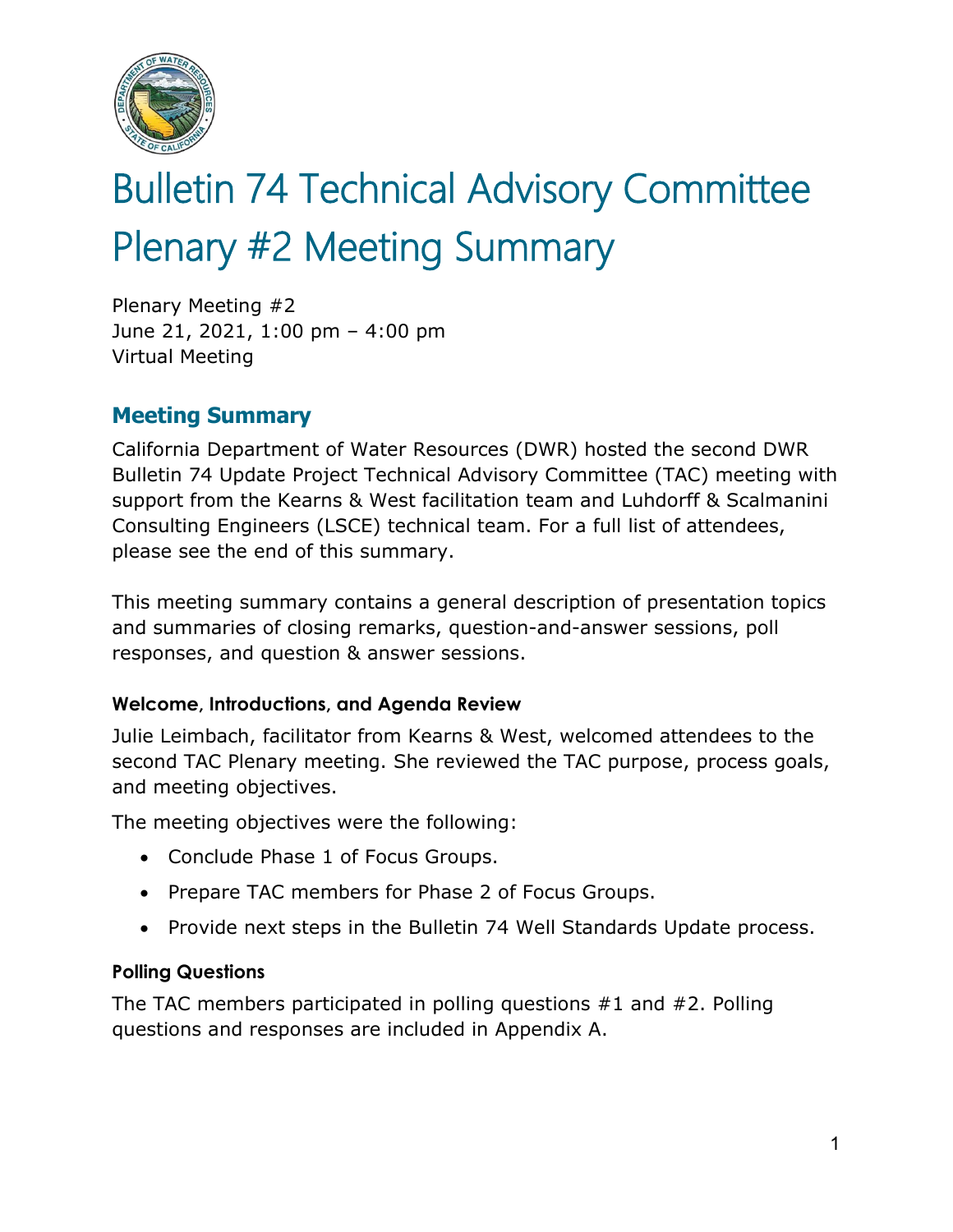# **Review of Well Standards Update Process**

Julie Haas, DWR Senior Engineer and Project Manager for the DWR Bulletin 74 Update Project, gave a review of the Wells Standards Update Process. She noted that Phase 1 was complete and thanked the project team, TAC members, and the stakeholders who have been following the process.

She outlined the overall schedule for the Well Standards Update.

- June November 2021: During the next four months the project team will draft chapters of the updated Well Standards.
- November 2021 February 2022: The TAC will review the draft chapters of the updated Well Standards in Phase 2 Focus Groups.
- March June 2022: After DWR has considered the TAC's feedback, it will prepare an administrative draft for internal review, completing in the summer of 2022.
- August 2022: The TAC will then preview the public draft before it goes out for public review in the fall of 2022.
- September November 2022: DWR will collect and consider public comments.
- November December 2022: The TAC will preview the final Well Standards before they are published in December 2022.

The timeline for getting from the public review draft to the final draft may change slightly depending on how long the review of public comments takes DWR.

Haas reiterated that DWR very much appreciated the TAC's contributions. She noted that communication between stakeholders has increased in response to the Well Standards Update:

- The California Conference of Directors of Environmental Health (CCDEH) has reconvened their Water Wells Technical Advisory Committee, increasing communication between Local Enforcement Agencies (LEAs).
- Industry organizations have asked DWR to include the Well Standard Updates on their agendas and in their trainings.
- DWR has become more connected with the State Water Resources Control Board as they coordinate on the Model Well Ordinance Process and drywells. Since Californians are increasingly dependent on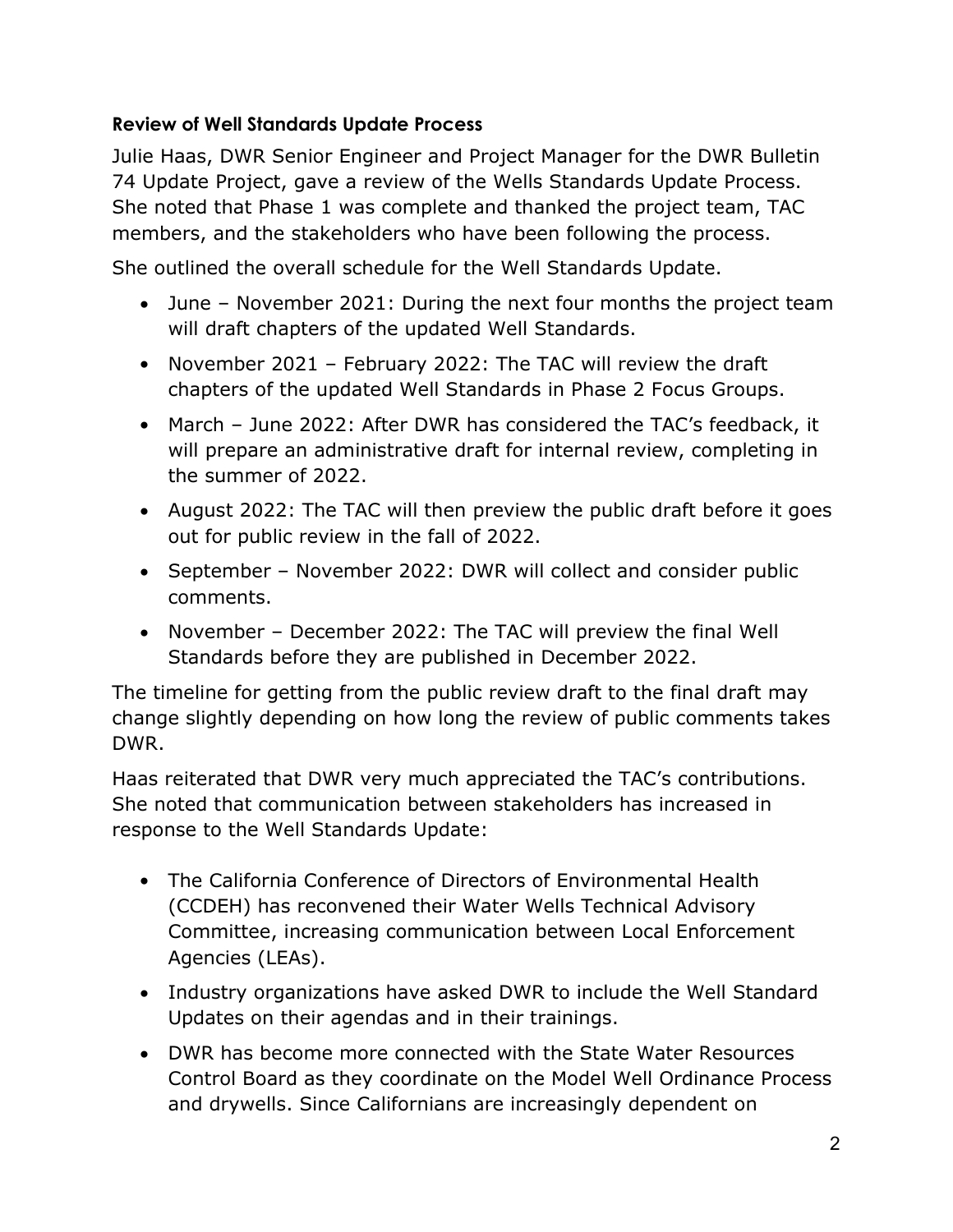groundwater, she expects that this coordination will continue to be necessary even after the Well Standards Update.

Haas reiterated the importance of the Focus Group meeting summaries as a resource for the Project Team when preparing the updated standards. Haas requested all TAC members review the summaries to confirm that their comments were correctly captured.

# **State Water Resources Control Board Model Well Ordinance Process and Drywells**

John Borkovich, State Water Resources Control Board (SWRCB) Groundwater Monitoring Section Chief with the Division of Water Quality, presented on the Model Well Ordinance Process.

Borkovich outlined that the Water Boards will begin the public process for the update to the Model Well Ordinance in 2022 and plans to adopt it in 2023. The updated Model Well Ordinance plans to address GHEWs, dry wells, electronic submission of well completion reports, and well locations.

Amanda Magee, SWRCB Senior Engineering Geologist with the Division of Water Quality and STORMS Unit Chief, presented on SWRCB's Strategy to Optimize Resource Management of Stormwater (STORMS) threat-based framework for dry wells and other infiltration BMPs.

The top three research needs among those identified in the Board's California Drywell Guidance Research and Recommendations are:

- Stormwater quality and risk to groundwater
- Pollutant attenuation within the vadose zone
- Pretreatment guidance and effectiveness studies

The Board is considering how to incorporate contaminant attenuation and pre-treatment in the regulatory framework. Magee provided a threat-based framework that includes:

- 1. Land use as proxy for threat to groundwater
- 2. Attenuation rates based on soil types for commonly occurring pollutants in urban runoff
	- a. How to address CECs and dissolved or highly soluble pollutants
	- b. Change in attenuation over time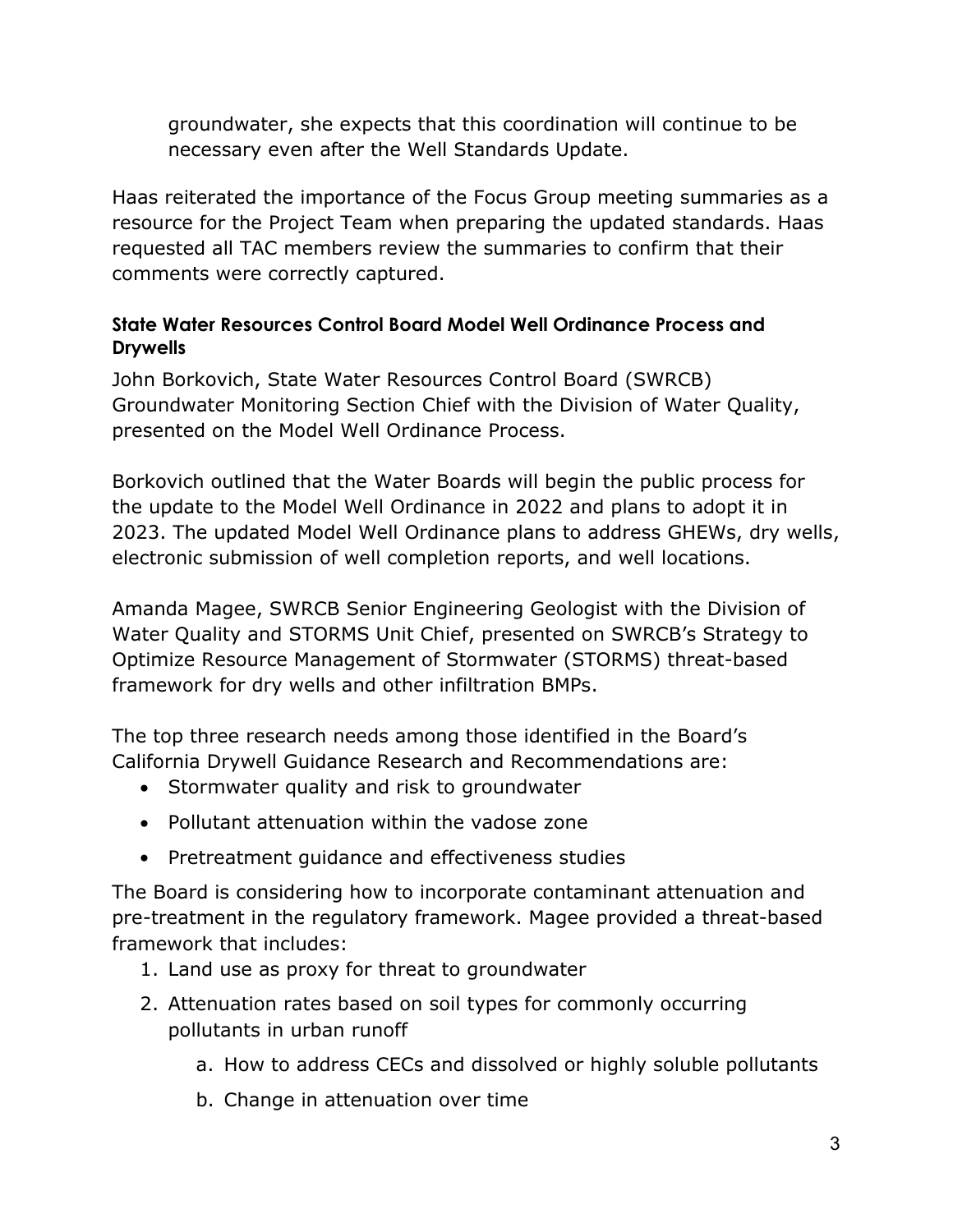- 3. Pretreatment to reduce clogging and discharge of pollutants to vadose zone
- 4. Where existing groundwater quality is poor, consider potential benefit to groundwater quality via dilution
- 5. Utilize source control to address mobile/water soluble pollutants

# **Reflections on Phase 1 Focus Groups**

Scott Lewis, LSCE Principal Geologist, provided some reflections from the Phase 1 Focus Groups. For more information, refer to the presentation slides on the [Box site.](https://app.box.com/file/828340960398?s=0lu8h0ulul29x2bi0dqy46eue8ookfty)

Lewis's presentation included the following:

- Purpose and Goal of Phase 1 Focus Group Meetings
- Planning and preparation for Focus Group Meetings
- Thoughts on Well Standards Guiding Principles 1, 5, and 9.
- Major topics of discussion from each of the five Focus Groups
- Overall takeaways, thoughts and observations from the Phase 1 Focus Group Meetings

Lewis reported on overall takeaways from the Focus Groups Phase I:

- Take out ambiguous and discretionary language to avoid CEQA.
- Keep standards flexible so that drillers and LEAs can respond to sitespecific conditions.
- There will always be a situation, condition, or issue that cannot be addressed in the Standards.
- Define "low risk" wells, to which minimum ministerial Standards can apply.
- There was interest in "white paper" issues that cannot be addressed in the standards.
- Many LEA's are under-resourced and need more support in reviewing well permit applications, especially for the variance process.
- There is a need for ongoing training in the Well Standards.

# **Question and Answer Session**

Below is a summary of questions and comments on the proceeding section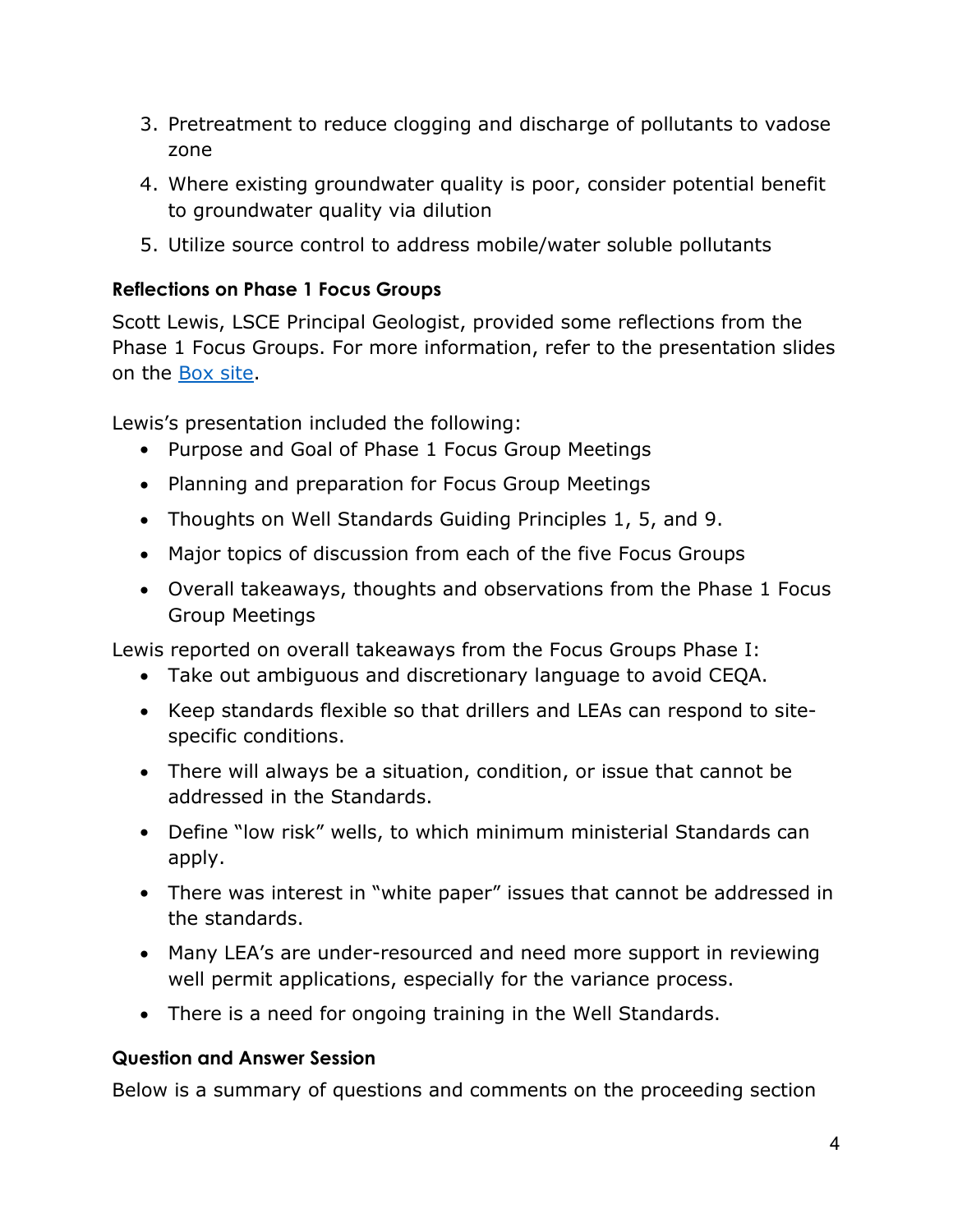and the responses from the project team.

# **Polling Questions**

The TAC responded to polling question #3 and #4. See Appendix A for responses.

# **Break**

# **Summary of Proposed White Paper Topics Identified in Phase 1 Focus Groups and Process**

Julie Haas returned to give a summary of the potential white paper topics identified in the Phase 1 Focus Groups. Some white paper topics, e.g. issues related to groundwater contamination, are related to wells but are outside the scope of Bulletin 74.

Haas presented 23 potential white paper topics in the following categories:

- Research on effective seals
- Policy on effective seals
- Research on stormwater injection wells (drywells)
- Policy on stormwater injection wells
- Research on destruction
- Policy on destruction
- Other research
- Other policy

# **Polling Questions**

The TAC responded to polling question #5. See Appendix for responses.

# **Phase 2 Focus Group Plan**

Till Angermann, LSCE Principal Hydrogeologist, gave an overview of the plan for Phase 2 of the Focus Group.

Angermann's presentation included the following key points:

• Focus Groups for Phase 2 will be based on the four well types covered in the standards: water wells, monitoring wells, cathodic protection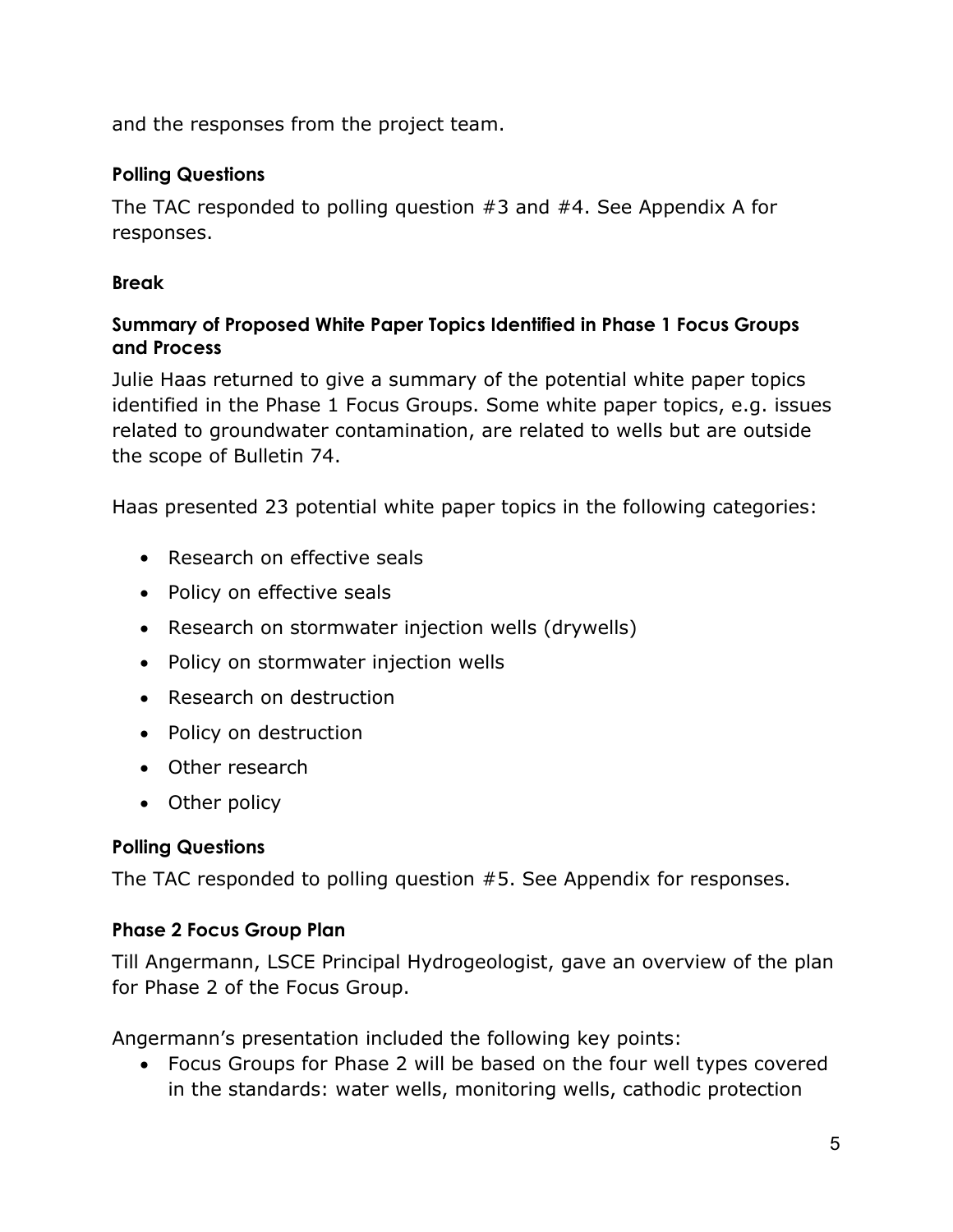wells, and geothermal heat exchange wells.

- Phase 2 Focus Group meetings will be held virtually and facilitated similarly to Phase 1 Focus Groups.
- TAC members are expected to provide input on specific sections of the draft chapters. TAC members should work with any constituencies they represent to provide representative feedback.
- TAC members should prepare feedback that is specific, solutionoriented, and aligned with DWR's mandate, Vision, and Guiding Principles.

# **Question and Answer**

- Comment (C): Phase 2 will be more efficient and focused since the TAC has shared a lot of information and learned a lot in Phase 1. It will be a successful project.
- Q: When will DWR provide draft chapters for review? How much time will TAC members have to prepare feedback for the Focus Group meetings?
	- $\circ$  A: DWR will share draft chapters 4 weeks ahead of the first meeting for each Focus Group. Focus Groups will have at least two weeks in between meetings to gather additional input.
- Q: What counts as a group or constituency?
	- o A: Some TAC members are representing groups or organizations (e.g., AWWA, CGA, CCDEH, Water Boards, etc.) and have committed to coordinate with their constituency to reflect the larger group's interests to DWR. DWR welcomes any TAC members to coordinate with colleagues in preparing comments to bring to FG discussions.
- Q: The CA Department of Toxic Substances Control (DTSC) generally provides a "Statement of Reasons" for any published guidance. Is DWR considering producing a similar type of document for the Updated Well Standards?
	- o A: DWR will document the basis for any changes to the Well Standards. This documentation of context will be recorded outside of the Well Standards text.
- Q: Does DWR plan to evaluate the cost and economic impact of the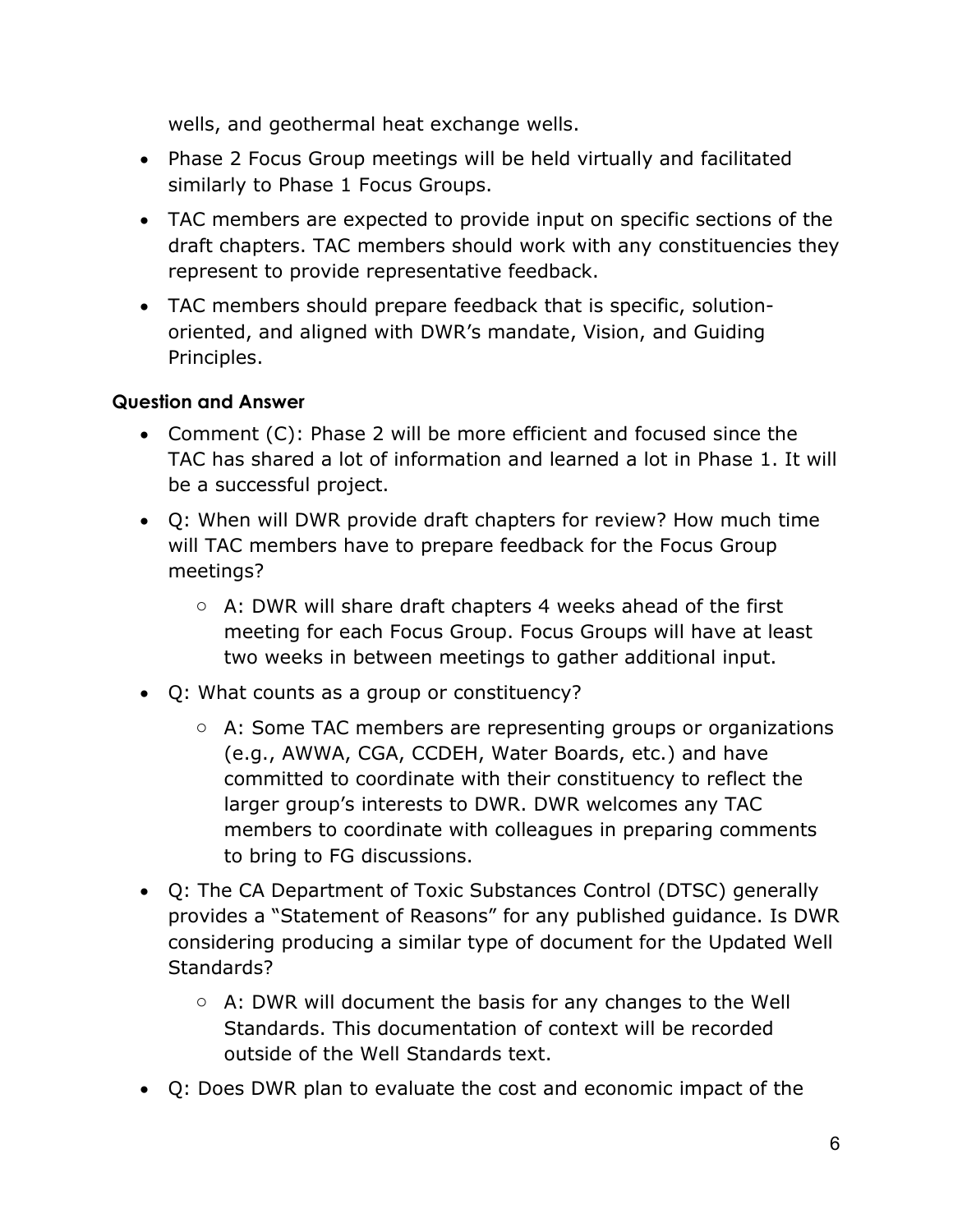Well Standards Update?

- o A: DWR does not explicitly take cost into account for the Well Standards, per the legislative mandate. However, the DWR Project Team will take into consideration any feedback that is relevant to the vision, mandate, and guiding principles for this Update.
- Q: Has DWR thought about how the Well Standards will address CEQA issues?
	- $\circ$  A: Guiding Principle #3 states that we will use discretionary language when there is good reason to do so. DWR has already received input to minimize discretionary language that may trigger CEQA review.

# **Closing Remarks**

Kamyar Guivetchi, Chief of DWR Division of Statewide Integrated Water Management, thanks TAC members and provided closing remarks.

# **Review Next Steps & Action Items**

TAC Members review all Phase 1 FG Summaries by July 1, 2021 Next Plenary TAC Meeting: Monday, October 1, 2021, 1:00 – 5:00 PM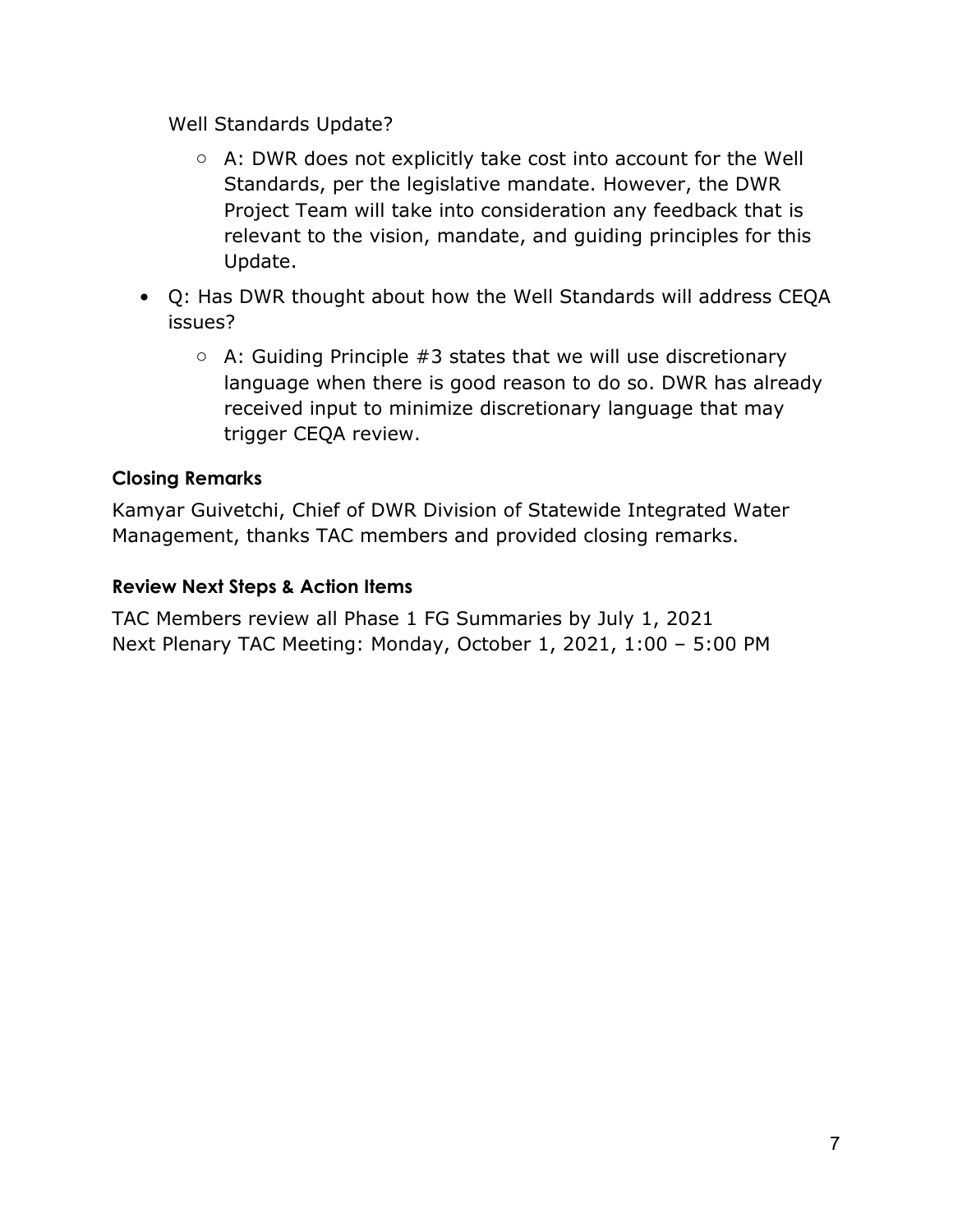# **Attendance**

\*Denotes California Groundwater Association Representative +Denotes California Conference of Environmental Health Directors Representative #Denotes Groundwater Resources Association of California Representative

#### **Technical Advisory Committee**

- David Alaniz, San Bernardino County Department of Public Health+
- Ed Anderson, Baroid Industrial Drilling Products
- Juan Anzora, Orange County Health Agency+
- Chris Beegan, State Water Resources Control Board
- Dana Booth, Sacramento **County**
- Jim Brookshire, Roadrunner Drilling & Pump Co., Inc.
- Kevin Brown, State Water Resources Control Board
- Aaron Button, State Water Resources Control Board
- Bill Cameron, Valley Water
- Tom Christopherson, Groundwater Solutions Group LLC
- Dean Coblish, Yellow Jacket Drilling
- Chris Coppinger, Geoscience Support Services Inc.
- Bill DeBoer, Montgomery and Associates#
- Randy Dockery, Gregg

Drilling LLC

- Mike Duffy, Valley Water
- Adrienne Ellsaesser, Blackwater Consulting Engineers, Inc.
- Larry Ernst, Affinity Engineering
- David Field, Orange County Water District
- Randy Galinsky, Kinder Morgan
- Jacob Gallagher, Ellingson-DTD
- Christopher Guerre, CA Department of Toxic Substances Control
- Thomas Henderson, Eastern Municipal Water District
- Mark Howard, Layne Christensen Company
- Chris Hunley, Sacramento County Environmental Management Department+
- Vicki Jones, Merced County Department of Public Health+
- Misty Kaltreider, Solano County, Department of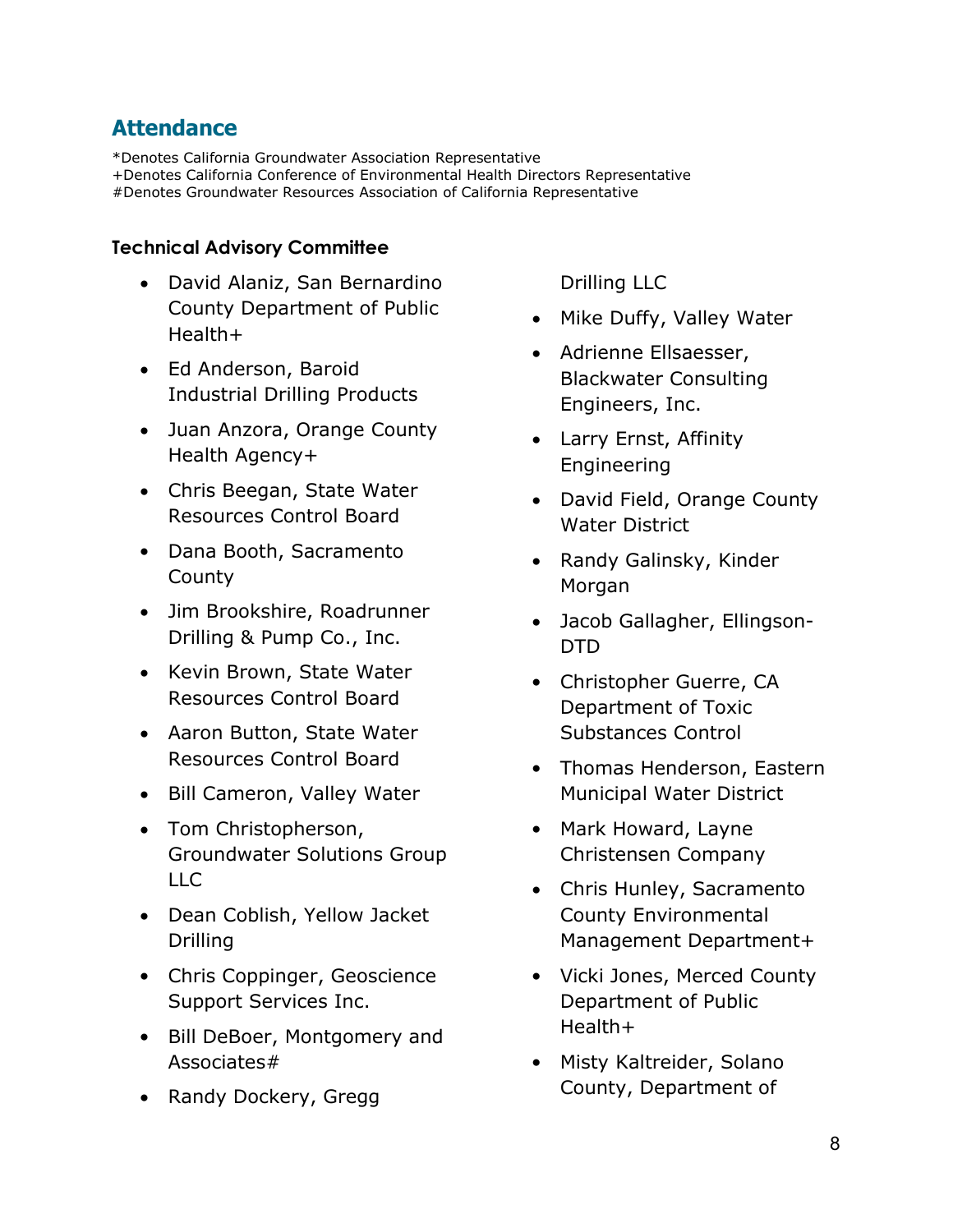Resource Management\*

- Russell Kyle, Kyle Groundwater
- Bill Leever, Orange County Water District
- Mike Maggiora, Maggiora Bros. Drilling\*
- Curtis McCalla, South West Pump & Drilling, Inc.
- Kevin McGillicuddy, Roscoe Moss Company
- Steve McKim, American Construction and Supply, Inc.
- Lisa Meline, Meline Engineering Corporation
- Travis Pacheco, Torrent Resources
- Keith Packard, East Bay Municipal Utility District
- Michael Palmer, de maximis, inc.
- Adam Questad, Geosyntec Consultants
- Ali Rezvani, State Water Resources Control Board
- John Ricker, County of Santa Cruz Health Service Agency (Retired)+
- Patrick Sarafolean, Minnesota Department of Health
- Adnan Siddiqui, Regional Water Quality Control Board, Los Angeles Region 4
- Allan Skouby, GeoPro, Inc.
- Kit Soo, Alameda County Water District
- Ronald Sorenson, Sorensen Groundwater Consulting, Inc.
- Jim Strandberg, Woodard & Curran#
- Steve Turner, Los Angeles Department of Water and Power
- Brian Villalobos, Geoscience Support Services Inc.
- Dave Vossler, West Yost
- Todd Wallbom, CA Department of Toxic Substances Control
- Jeremy Wire, Geoconsultants, Inc.\*
- Amy Woodrow, Monterey County Water Resources Agency
- Joe Zilles, Kleinfelder, Inc.

# **Department of Water Resources (DWR)**

- Julie Haas, Project Manager
- Bryan Platt

# **Presenters**

- Amanda Magee, State Water Resources Control Board
- John Borkovich, State Water Resources Control Board
- Kamyar Guivetchi, DWR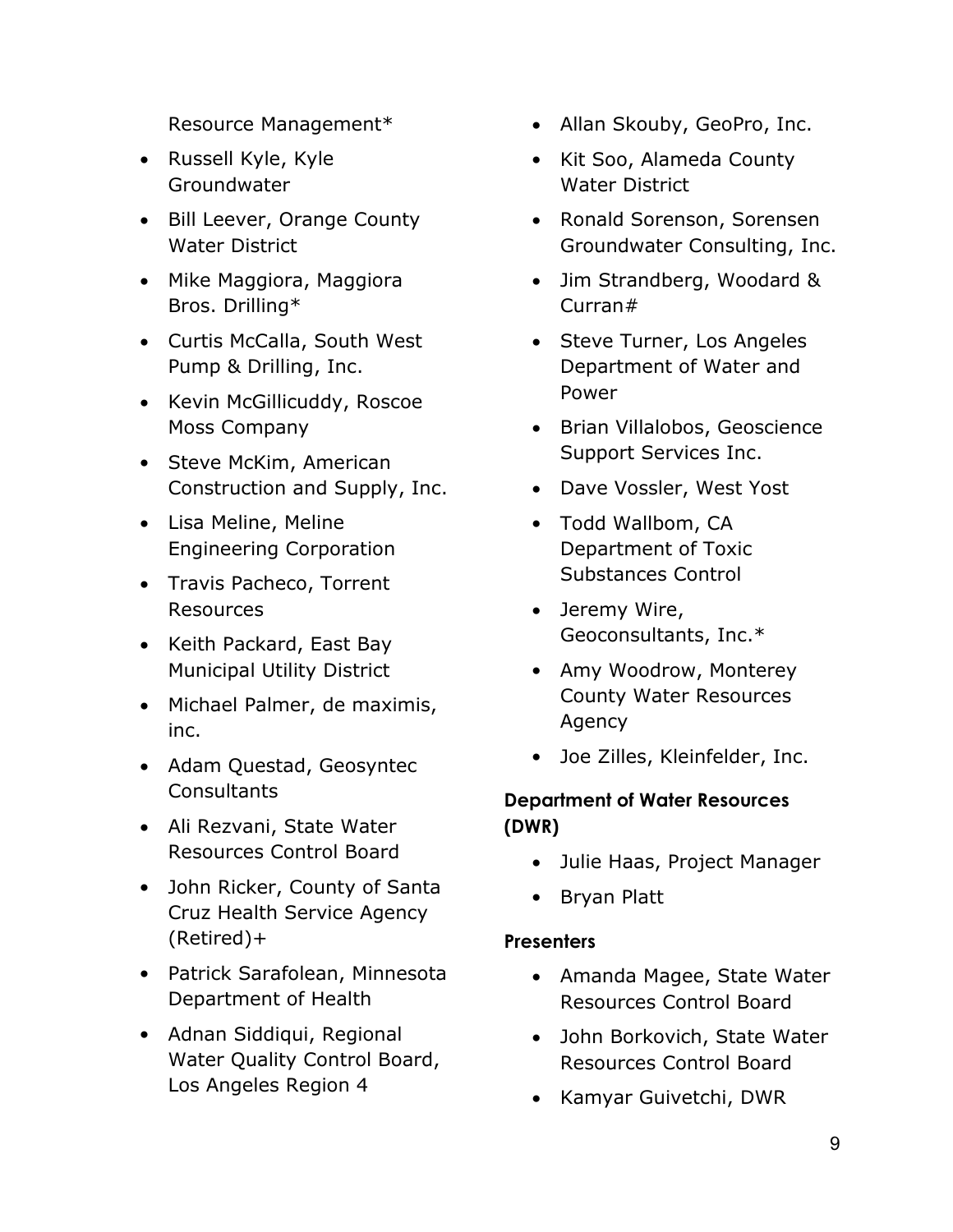# **Luhdorff & Scalmanini Consulting Engineers (LSCE)**

- Till Angermann
- Vicki Kretsinger
- Scott Lewis

# **Kearns & West Facilitation Team**

- Chelsea Cullen
- Jack Hughes
- Julie Leimbach
- Sharon Hu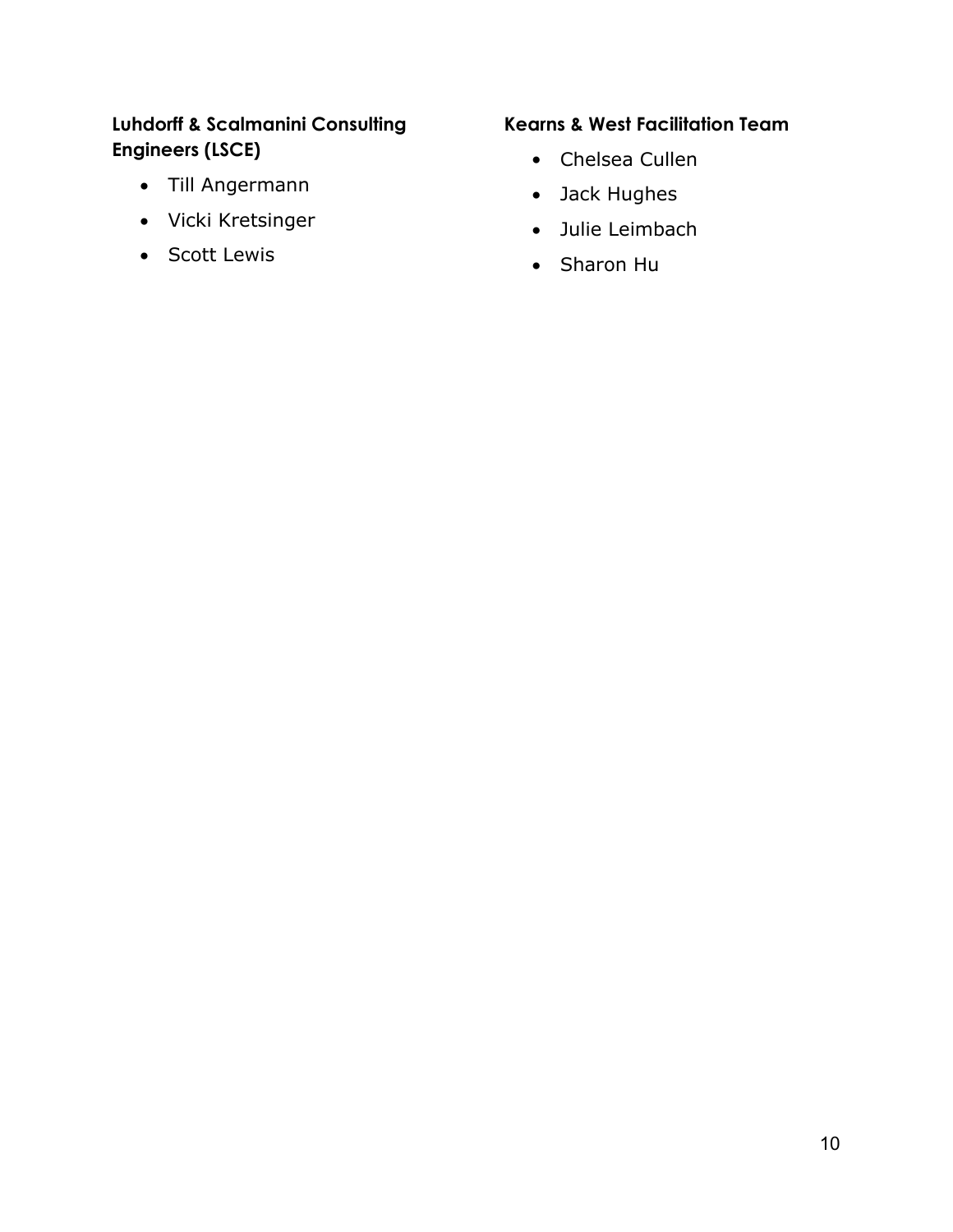# **Appendix A: Poll Results**

This appendix contains a paraphrased summary of responses submitted by TAC members.

#### **Poll #1: What is one surprising or interesting thing you learned from other Focus Group members?**

*Applications and limitations of different well types*

- Application of angled wells for other applications.
- Monitoring wells are being drilled in areas (such as river channels) that should not have wells.

*TAC members learned from the wide range expertise and interest represented on the TAC.*

- There is a wide range in education/experience of participating LEAs.
- Diversity of experience, range of interests, and wide perspectives included and represented on the TAC is good to see.

# *New information*

- Explosives are used frequently to destroy wells.
- Scope of Bulletin 74 includes water quality issues and not water quantity.
- Bentonite placed in clay layers between aquifers can be "blown out" due to pressure difference between the two aquifers – the use of bentonite seals (chip or slurries) would not be an adequate sealant choice to protect poor quality waters from intermingling with higher quality waters.
- Discussions around developing flexibility for annular seal requirements and setbacks.

# *Range of practices between LEAs*

- LEAs may consider economics/cost of permitting when developing standards for preserving water quality.
- Other LEAs also have similar permitting requirements and oversee construction and destruction.
- LEAs may rely on drilling contractors and/or consultants to verify proper well construction and destruction.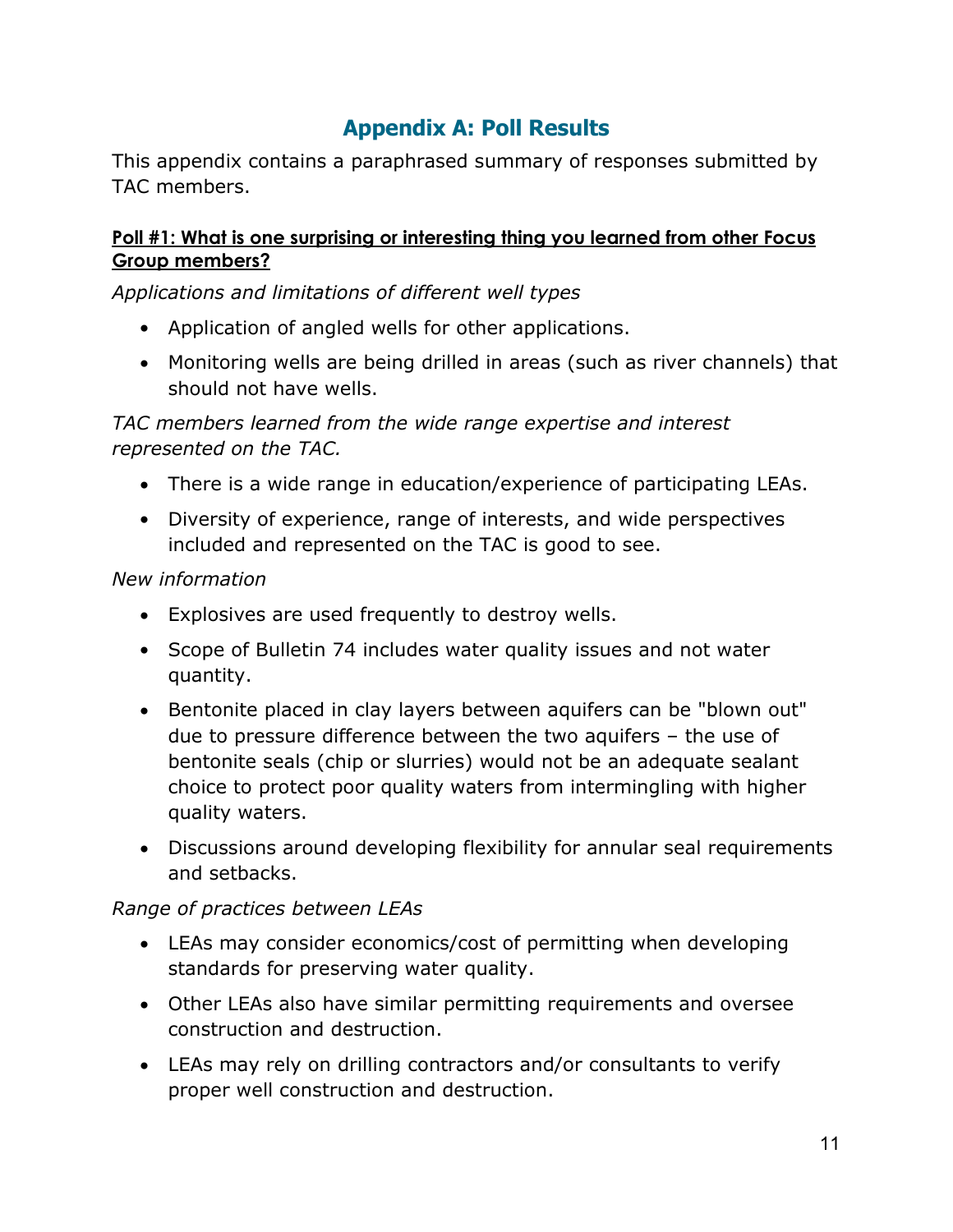- Process for appealing permitting requirements may exist at the State, County, and local levels.
- Scope of the Large Diameter Infiltration/Recharge Wells Focus Group includes storm water recharge via dry wells, not the broader recharge well umbrellas.

# **Poll #2: What is the biggest challenge in your region for groundwater management?**

- Contaminants
	- o Agricultural chemicals.
	- o Assessment, management, cleanup of contaminated groundwater.
	- o Limiting cross-contamination while drilling.
- Data availability
	- o Obtaining accurate information for well locations, groundwater production, construction, dates, water levels.
	- o Well log, e-log accuracy.
- Destruction of abandoned wells
	- o Tracking wells and finding owners of abandoned wells.
- Regulatory challenges
	- o Inconsistent interpretation of the standards poses risks to groundwater quality and challenges to finding drinking water.
	- o Standards are applied differently throughout the state based on local variations in geology and range of local expertise.
	- o Enforcement of permitting requirements.
	- o Illegal use of groundwater.
	- o Driller compliance.
	- o Challenges related to hydrologic and jurisdictional boundaries.
- Groundwater
	- o Decisions are made at the basin level and do not include permitting agencies.
	- $\circ$  Lack of basin characterization information and groundwater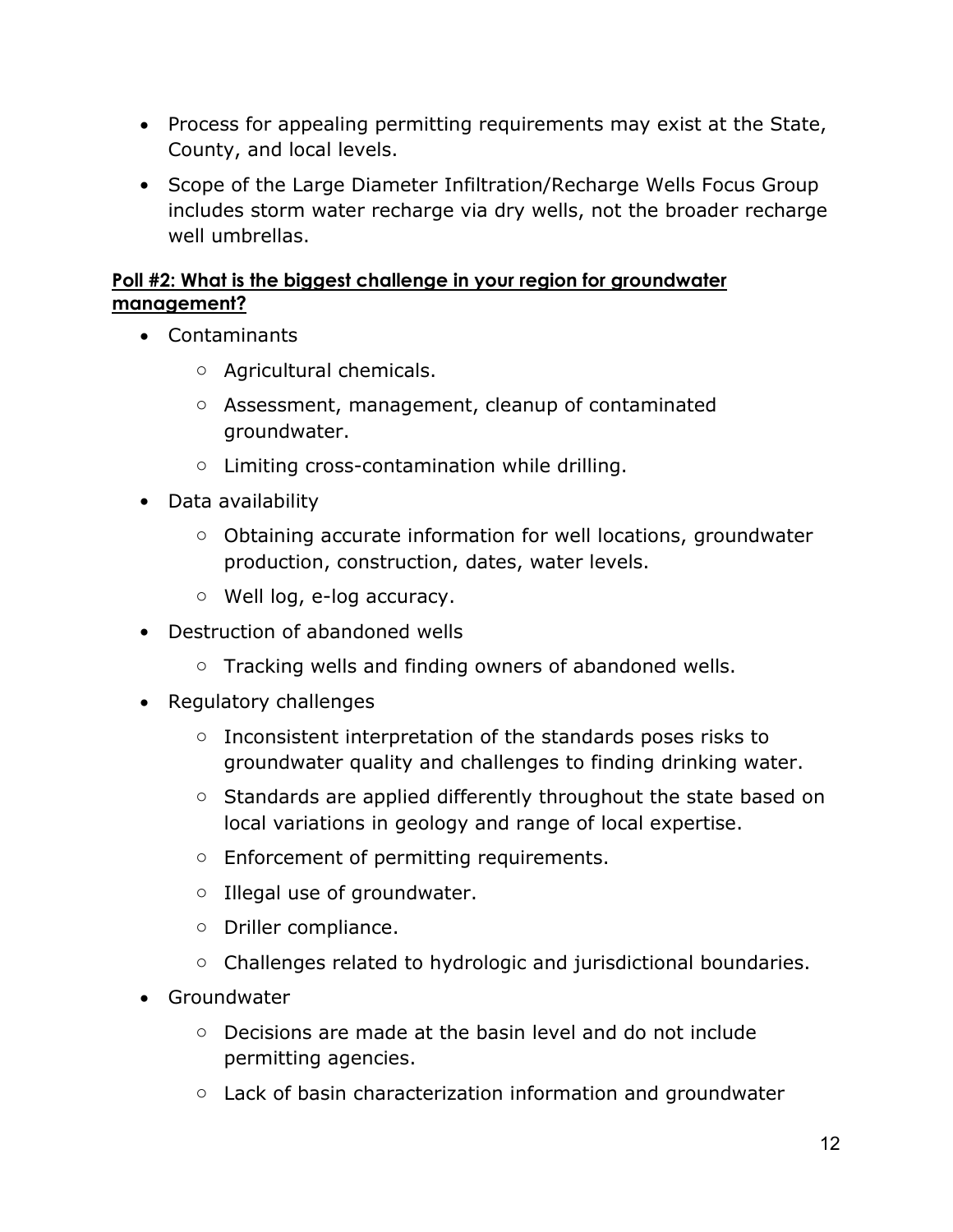usage.

- $\circ$  Defining relationship between groundwater and streamflow.
- Other
	- o Seal verification.
	- o Seawater Intrusion.
	- o Risks from stormwater and managed aquifer recharge projects.
	- o Adequate water supply and availability; subsidence.
	- o Wells connecting aquifers with different heads and water quality.

# **Poll #3: What single improvement in Bulletin 74 would have the most impact to groundwater protection?**

*Destruction standards improvements* 

• Include clear destruction standards.

*Improvements in function or process of Well Standards.*

- Make Wells Standards inform State, County, and local regulatory standards in a way that permitting requirements are applied uniformly.
- Update Well Standards more frequently.
- There were a number of responses that DWR should provide more guidance and training for LEAs on the Well Standards.

*Improvements in organization or structure of Well Standards*

- Base consideration of wells on diameters, instead of intended usage.
- Several comments asked for use of flow charts and decision trees.

# *Inclusion of other well types*

- Oil and gas, soil vapor probes.
- Soil vapor extraction wells, stormwater injection wells, inclinometers, grounding electrodes, non- and vertical wells.

# *Requirement of logs and assessments*

- A documentation of well siting, design, testing, and a geologic log prepared by a professional.
- Required test holes and E-logs for all alluvial wells, regardless of the final drilling method for construction.

*Sealing standards improvements* 

• Eliminate bentonite slurries.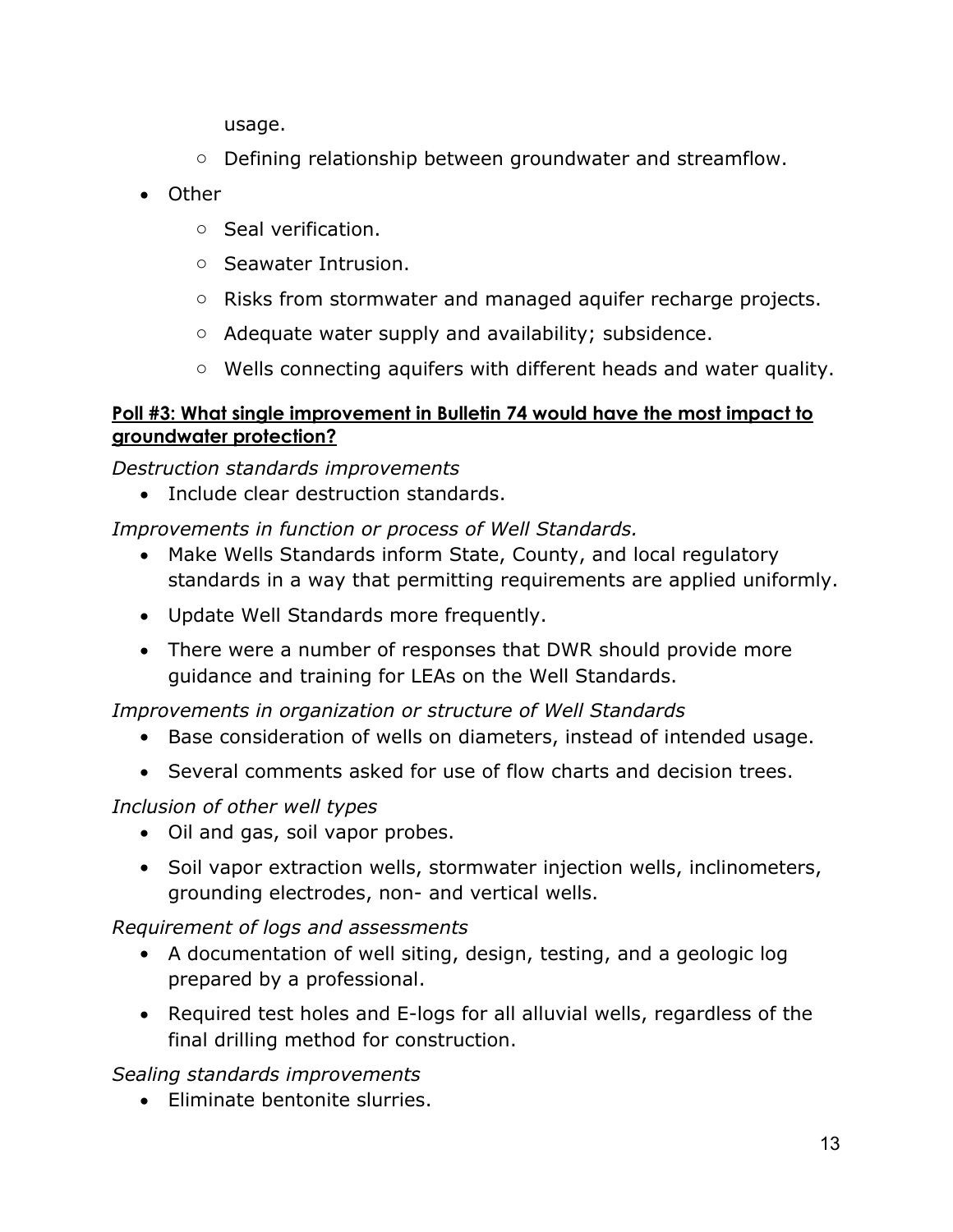- Require a minimum 50-ft sanitary seal on water supply wells unless there is a compelling need for a shallower seal.
- Include surface seals for flood conditions.

# **Poll #4: What single change in Bulletin 74 would have the most positive impact on your work?**

# *Changes to destruction standards*

- Eliminate native filler material for well destructions*.*
- Do not allow the free fall of cement grout or bentonite chips from the ground surface as a method to destroy a borehole.

# *Changes to sealing standards*

- Eliminate temporary conductors, bentonite sanitary (surface) seals, and use of pre-hydrated bentonite sealing material.
- Remove the limit of bentonite chip seal lengths (currently at 10 foot).
- Do not allow the free fall of cement grout or bentonite chips from the ground surface as a method to provide a seal installation.
- Require tremie pipe for bentonite chip seal installation. This is only to be used for seals placed below the water table, such as lower test hole destruction or for intermediate seals used in nested monitoring wells.
- Disallow intermediate seals as a method to prevent poor water quality from entering the well casing for water supply wells. Seal from below the water quality concern to the ground surface with a continuous cement grout seal.
- Include additional seals or different materials and a good method of placements and consistent placement.

# *Improvements in organization or structure of Well Standards*

- Several comments asked for use of flow charts and decision trees.
- Include links to guidance documents.
- Develop succinct summary of Well Standards.

# *Inclusion of guiding language*

- Clearly convey purpose of Well Standards.
- Provide clear directives that CALEPA guidance incorporate.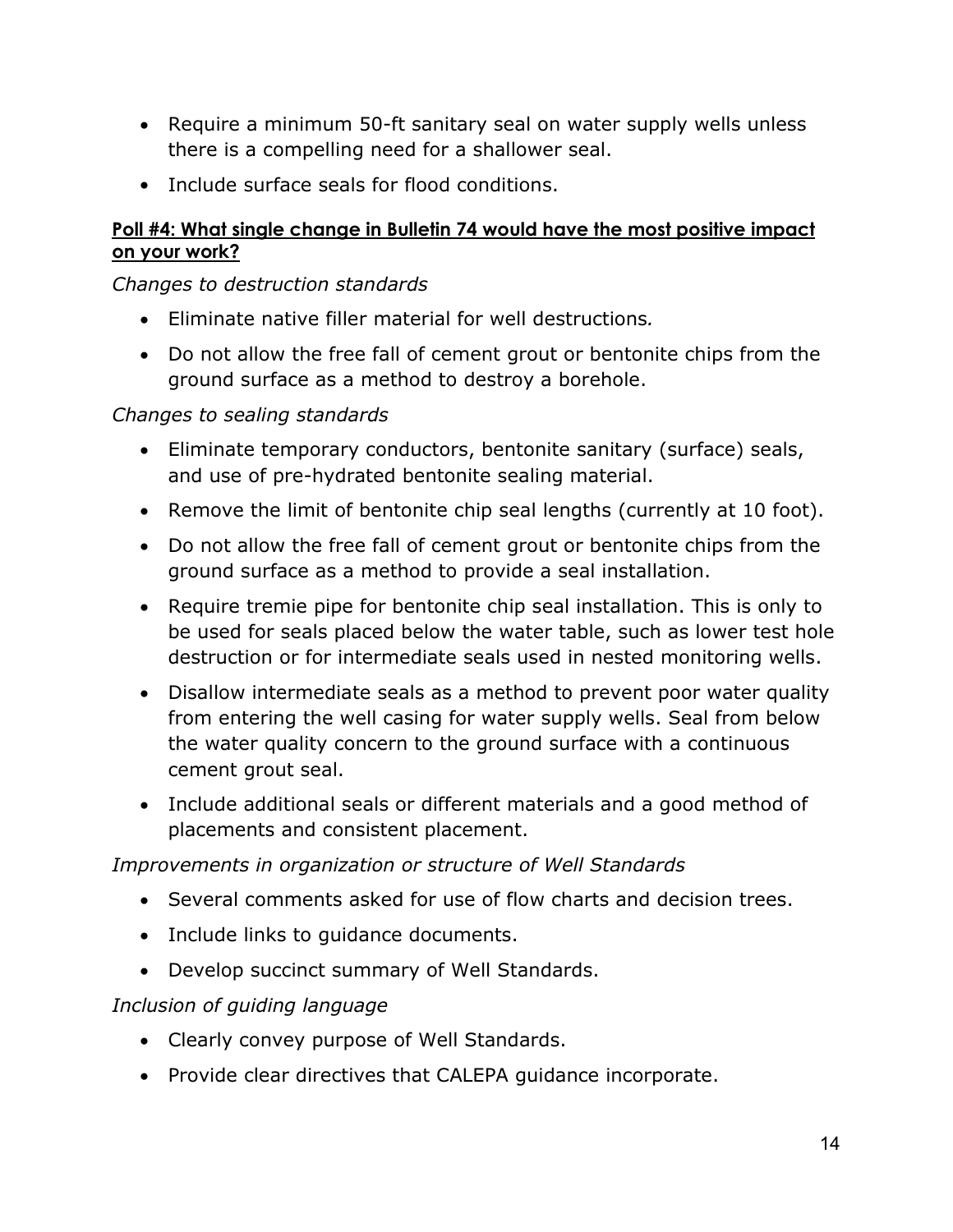• Include intent of regulations to help LEAs determine if variation requests meet the same level of protection.

# *Other*

- Inclusion of other well types.
- Use of NSF61 Certified materials of construction.
- Clarification of the 'minimum horizontal separation distances', including their applicability, definition, and enforcement.

# **Poll #5: What is your number one "White Paper" topic (groundwater pollution issue related to wells, but outside of the Bulletin 74 scope)?**

The top three proposed white paper topics topics from Julie Haas' presentation most commonly mentioned in responses are as follows:

- 5. Policy on effective seals: Require standardized well logging to improve identification of aquifers and aquitards. Provide training on well logging and interpretation of e-logs. (11 responses.)
- 22. Other policy topics: Provide ongoing training in Bulletin 74 to well designers, drillers, and LEAs. (7 responses.)
- 7. Policy on effective seals: Establish a Standards Advisory Committee to review proposed new materials and methods and to address technical issues. (6 responses.)

The following proposed white paper topics received at least one response from poll responders: 1; 2; 3; 6; 8; 10; 11; 12; 17; 18; and 23.

- 1. Develop a standard laboratory test to evaluate sealing material hydraulic conductivity for well applications, including bonding to casing and vadose zone effects.
- 2. Study performance of inter-aquifer seals under differential pressure heads.
- 3. Identify best practices for centralizers and spacers.
- 6. Support consistent identification of distinct aquifers through regional mapping efforts and updating the Regional Bulletin 74 Series, as needed, in coordination with GSAs.
- 8. Improve tracking of observations of contaminant migration through wells, using existing State databases and applications.
- 10. Stormwater infiltration well (SIW) Vadose zone pollution attenuation studies.